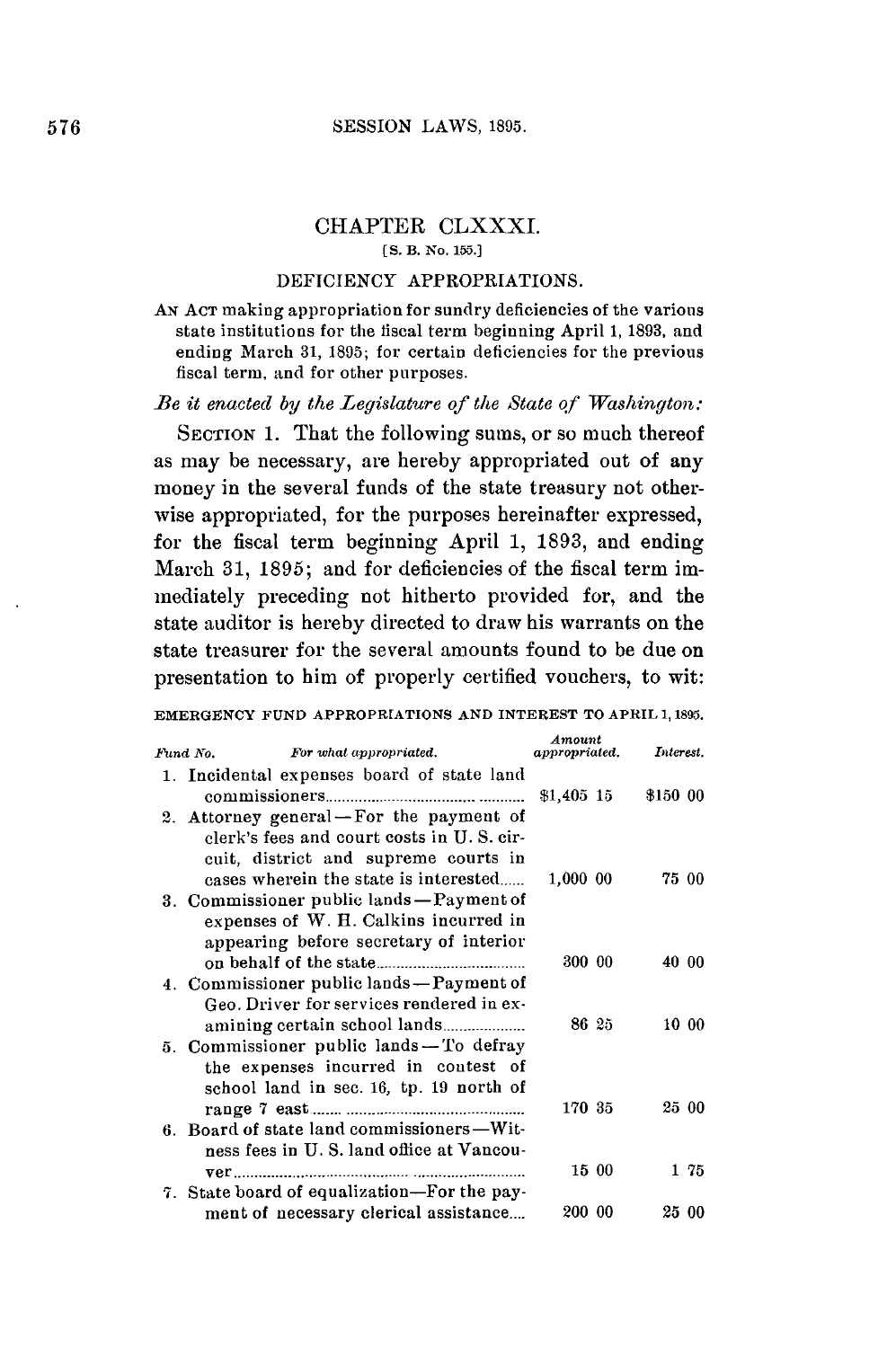|     | Fund No.<br>For what appropriated.         | Amount<br>appropriated. | Interest.       |
|-----|--------------------------------------------|-------------------------|-----------------|
|     | 10. Washington world's fair commission-    |                         |                 |
|     | Payment of salaries for month of Au-       |                         |                 |
|     |                                            | \$1,000 00              | \$75 00         |
| 11. | Same as last above - For the payment of    |                         |                 |
|     | account of the News Publishing Co. for     |                         |                 |
|     |                                            |                         |                 |
| 12. | Same-Defraying expenses and payment        | 1,700 00                | 200 00          |
|     | of salaries of officers and employés       |                         |                 |
| 13. | Board of state land commissioners-For      | 5,000 00                | 550 00          |
|     | establishing harbor lines where neces-     |                         |                 |
|     |                                            | 15,000 00               | 1,350 00        |
|     | 14. Washington world's fair commission-    |                         |                 |
|     | For salary and expenses of W. L. Da-       |                         |                 |
|     | vidson for months of August, Septem-       |                         |                 |
|     |                                            | 310 40                  | 32 25           |
|     | 15. Same as last above - Payment of salary |                         |                 |
|     | of J.S. Forrest for the months of Sep-     |                         |                 |
|     |                                            | 200 00                  | 21 00           |
|     | 16. Washington world's fair commission-    |                         |                 |
|     | Payment of salary and expenses of J.       |                         |                 |
|     |                                            | 280 90                  | 28 00           |
| 17. | State auditor - Extra clerical assistance, | 1,454 85                | 100 00          |
| 18. | Board of state land commissioners-         |                         |                 |
|     | Payment of C. B. Bagley in preparing       |                         |                 |
|     |                                            | 500 00                  | 35 00           |
| 19. | State fish commissioner-Traveling and      |                         |                 |
|     | incidental expenses of commissioner        |                         |                 |
|     |                                            | 500 00                  | 35 00           |
| 20. | Washington world's fair commission-        |                         |                 |
|     | For payment of salary and expenses of      |                         |                 |
|     |                                            | 154 00                  | 15 00           |
| 21. | Same as last above - Payment of ex-        |                         |                 |
|     | penses of Mrs. Julia C. Slaughter          | $25\,25$                | $2\,50$         |
| 22. | State fair commission-For completing       |                         |                 |
|     |                                            | 1,500 00                | 110 00          |
| 23. | Issued in lieu of appropriation No. 8,     |                         |                 |
|     | which was made for the purpose of pay-     |                         |                 |
|     | ing incidental expenses of the Washing-    |                         |                 |
|     |                                            | 280 00                  | $(No$ int.)     |
| 24. |                                            | 280 00                  | $($ No int. $)$ |
| 25. | Ellensburgh normal school-For school       |                         |                 |
|     |                                            | 5,000 00                | 200 00          |
| 26. | Board of state land commissioners-Pay-     |                         |                 |
|     |                                            | 1,194 85                | 50 00           |
| 27. | Secretary of state-For cost of publish-    |                         |                 |
|     | ing notice of proposed constitutional      |                         |                 |
|     |                                            | 550 00                  | 15 00           |
| 28. | National guard-Incidental expenses con-    |                         |                 |
|     | nected with last annual encampment         | 523 22                  | 27 00           |
|     | -37                                        |                         |                 |

 $\ddot{\phantom{1}}$ 

J

 $\mathcal{A}^{\mathcal{A}}$ 

 $\ddot{\phantom{a}}$ 

 $\lambda$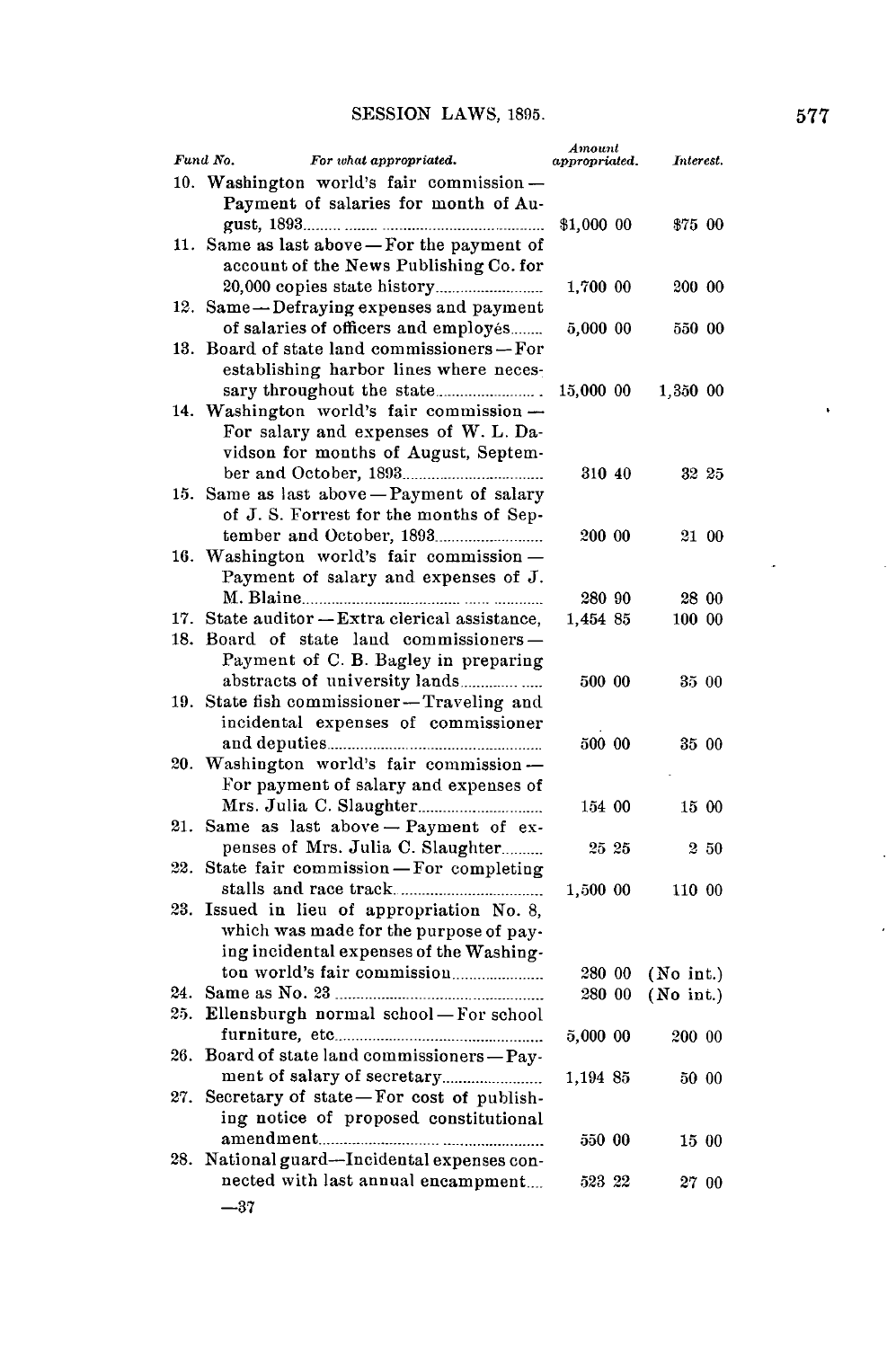## **SESSION** LAWS, **1895.**

 $\sim$ 

| Fund No.<br>For what appropriated.                  | Amount<br>appropriated. |       | Interest.          |         |
|-----------------------------------------------------|-------------------------|-------|--------------------|---------|
| 29. State fair commission-For building a            |                         |       |                    |         |
|                                                     | \$2,000 00              |       | \$80 00            |         |
| 30. Adjutant general—For the payment of             |                         |       |                    |         |
| salaries of adjutant general and assist-            |                         |       |                    |         |
|                                                     | 3,145,00                |       | 125 00             |         |
| 31. State board of equalization - For clerical      |                         |       |                    |         |
|                                                     |                         | 45 00 |                    | 1,50    |
| 32. Board of state land commissioners - For         |                         |       |                    |         |
| expenses incurred in establishing har-              |                         |       |                    |         |
| bor lines in front of the cities of Seattle.        |                         |       |                    |         |
|                                                     | 1,018 18                |       | 40 00              |         |
| 33. Adjutant general-Payment of tempo-              |                         |       |                    |         |
|                                                     | 40 00                   |       |                    | $1\,50$ |
| 34. National guard - Payment of audited             |                         |       |                    |         |
| $\label{eq:cl} \textit{clains} \textit{} \textit{}$ | 1,848 48                |       | 60 00              |         |
| 35. Board of state land commissioners - To          |                         |       |                    |         |
| defray expenses in case of J. and O.                |                         |       |                    |         |
| McBride vs. State of Washington, in-                |                         |       |                    |         |
| volving title of sec. 16, tp. 20 north, R.          |                         |       |                    |         |
|                                                     |                         |       | 7,536 00 (No int.) |         |
| 36. National guard-Hotel expenses incur-            |                         |       |                    |         |
|                                                     |                         | 74 95 |                    | 250     |
| 37. Payment of W. H. Calkins-Appearing              |                         |       |                    |         |
|                                                     |                         |       | 1,000 00 (No int.) |         |
| Total appropriations \$55,337 83                    |                         |       | \$3,483 00         |         |
|                                                     |                         |       |                    |         |
|                                                     |                         |       |                    |         |

In appropriation No. **35,** if the certificate is not paid **by** February **1, 1896,** it is to bear interest at **8** per cent.

**CERTIFICATES ISSUED UNDER ACT APPROVED MARCH 27, 1890.**

|                                               | Principal. |       | Interest. |       |
|-----------------------------------------------|------------|-------|-----------|-------|
|                                               | \$2,000 00 |       | \$100 00  |       |
|                                               |            | 30 00 |           | 1 75  |
|                                               | 6,910 22   |       | 1.076 08  |       |
|                                               | 16.957 30  |       | 965 30    |       |
|                                               | 800 00     |       |           | 60 00 |
|                                               | 467 40     |       |           | 50 00 |
| Transportation of juvenile offenders to re-   |            |       |           |       |
|                                               |            | 91 35 | 14 55     |       |
|                                               | 17,051 20  |       | 2.368 97  |       |
|                                               | 7.492 86   |       | 2,051 83  |       |
|                                               | 12.872 69  |       | 4,175 00  |       |
| Publishing notices of proposed constitutional |            |       |           |       |
|                                               | 620 00     |       |           | 120   |
| Clerical assistance, board of land commis-    |            |       |           |       |
|                                               | 925 00     |       | 80 00     |       |